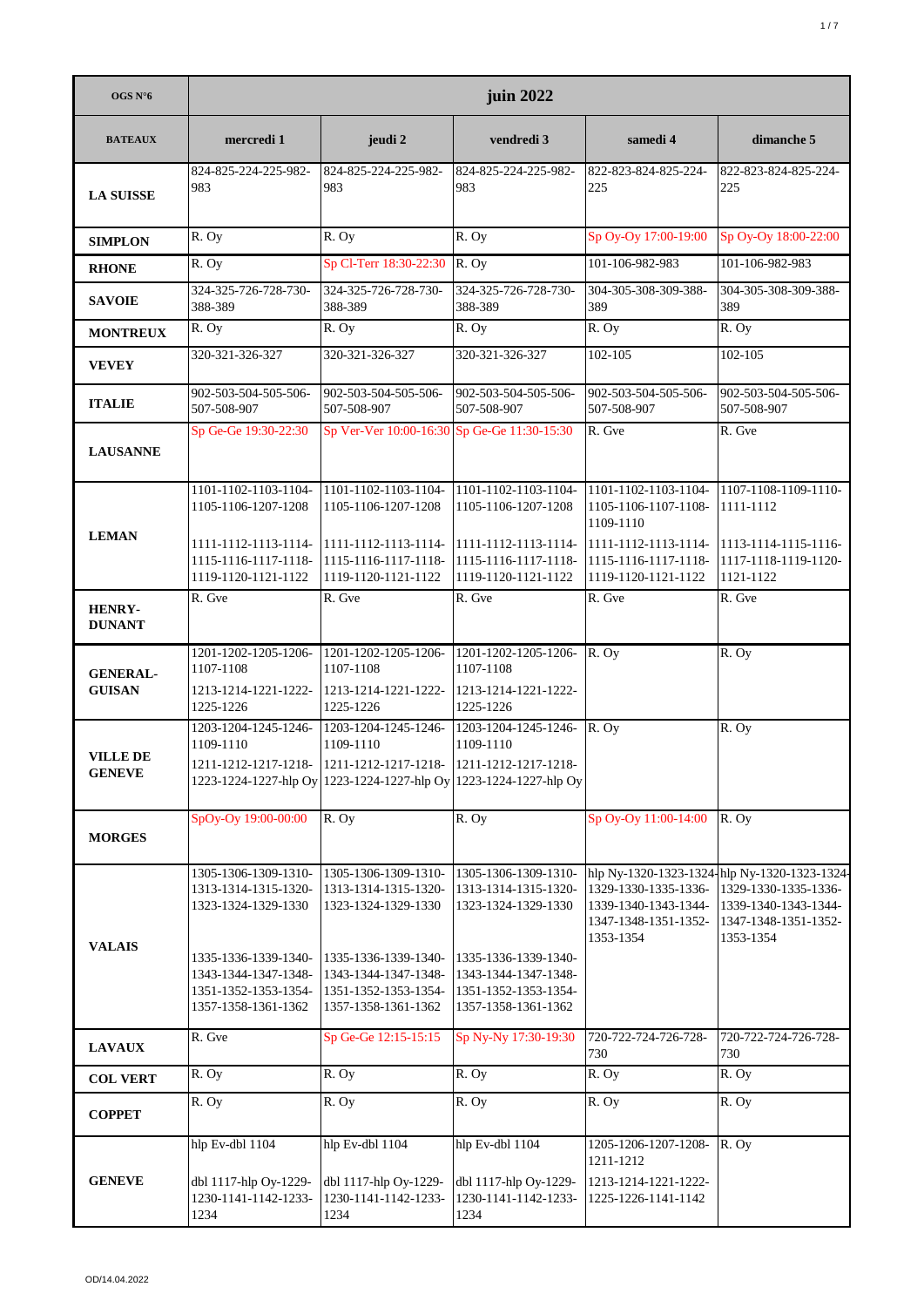| OGS $N^{\circ}6$                 | juin 2022                                                                                                                       |                                                                                             |                                                                                             |                                                                                             |                                                                                                                 |  |
|----------------------------------|---------------------------------------------------------------------------------------------------------------------------------|---------------------------------------------------------------------------------------------|---------------------------------------------------------------------------------------------|---------------------------------------------------------------------------------------------|-----------------------------------------------------------------------------------------------------------------|--|
| <b>BATEAUX</b>                   | lundi 6                                                                                                                         | mardi 7                                                                                     | mercredi 8                                                                                  | jeudi 9                                                                                     | vendredi 10                                                                                                     |  |
| <b>LA SUISSE</b>                 | 822-823-824-825-224-<br>225                                                                                                     | 824-825-224-225-982-<br>983                                                                 | 824-825-224-225-982-<br>983                                                                 | 824-825-224-225-982-<br>983                                                                 | 824-825-224-225-982-<br>983                                                                                     |  |
| <b>SIMPLON</b>                   | R. Gve                                                                                                                          | Sp Oy-Oy 19:00-23:00                                                                        | R. Oy                                                                                       | R. Oy                                                                                       | R. Oy                                                                                                           |  |
| <b>RHONE</b>                     | 101-106-982-983                                                                                                                 | Sp Ro-Ro 19:00-23:30                                                                        | R. Oy                                                                                       | R. Oy                                                                                       | R. Oy                                                                                                           |  |
| <b>SAVOIE</b>                    | 304-305-308-309-388-<br>389                                                                                                     | 324-325-726-728-730-<br>388-389                                                             | 324-325-726-728-730-<br>388-389                                                             | Sp à quai 7:30-11:15<br>324-325-726-728-730-<br>388-389                                     | 324-325-726-728-730-<br>388-389                                                                                 |  |
| <b>MONTREUX</b>                  | R. Oy                                                                                                                           | R. Oy                                                                                       | R. Oy                                                                                       | Sp Oy-Ge 18:30-22:00                                                                        | R. Oy                                                                                                           |  |
| <b>VEVEY</b>                     | 102-105                                                                                                                         | 320-321-326-327                                                                             | 320-321-326-327                                                                             | 320-321-326-327                                                                             | 320-321-326-327                                                                                                 |  |
| <b>ITALIE</b>                    | 902-503-504-505-506-<br>507-508-907                                                                                             | 902-503-504-505-506-<br>507-508-907                                                         | 902-503-504-505-506-<br>507-508-907                                                         | 902-503-504-505-506-<br>507-508-907                                                         | 902-503-504-505-506-<br>507-508-907                                                                             |  |
| <b>LAUSANNE</b>                  | R. Oy                                                                                                                           | R. Gve                                                                                      | Sp Ge-Ge 10:00-15:00                                                                        | Sp Ge-Ge 19:00-23:00                                                                        | $R$ . Gve                                                                                                       |  |
|                                  |                                                                                                                                 |                                                                                             | Sp Ge-Ge 19:30-23:30                                                                        |                                                                                             |                                                                                                                 |  |
|                                  | 1107-1108-1109-1110-<br>1111-1112                                                                                               | 1101-1102-1103-1104-<br>1105-1106-1207-1208                                                 | 1101-1102-1103-1104-<br>1105-1106-1207-1208                                                 | 1101-1102-1103-1104-<br>1105-1106-1207-1208                                                 | 1101-1102-1103-1104-<br>1105-1106-1207-1208                                                                     |  |
| <b>LEMAN</b>                     | 1113-1114-1115-1116-<br>1117-1118-1119-1120-<br>1121-1122                                                                       | 1111-1112-1113-1114-<br>1115-1116-1117-1118-<br>1119-1120-1121-1122                         | 1111-1112-1113-1114-<br>1115-1116-1117-1118-<br>1119-1120-1121-1122                         | 1111-1112-1113-1114-<br>1115-1116-1117-1118-<br>1119-1120-1121-1122                         | 1111-1112-1113-1114-<br>1115-1116-1117-1118-<br>1119-1120-1121-1122                                             |  |
| <b>HENRY-</b><br><b>DUNANT</b>   | R. Gve                                                                                                                          | R. Gve                                                                                      | R. Gve                                                                                      | R. Gve                                                                                      | Sp Ge-Ge 11:30-16:30                                                                                            |  |
| <b>GENERAL-</b>                  | R. Oy                                                                                                                           | 1201-1202-1205-1206-<br>1107-1108                                                           | 1201-1202-1205-1206-<br>1107-1108                                                           | 1201-1202-1205-1206-<br>1107-1108                                                           | 1201-1202-1205-1206-<br>1107-1108                                                                               |  |
| <b>GUISAN</b>                    |                                                                                                                                 | 1213-1214-1221-1222-<br>1225-1226                                                           | 1213-1214-1221-1222-<br>1225-1226                                                           | 1213-1214-1221-1222-<br>1225-1226                                                           | 1213-1214-1221-1222-<br>1225-1226                                                                               |  |
|                                  | R. Oy                                                                                                                           | 1203-1204-1245-1246-<br>1109-1110                                                           | 1203-1204-1245-1246-<br>1109-1110                                                           | 1203-1204-1245-1246-<br>1109-1110                                                           | 1203-1204-1245-1246-<br>1109-1110                                                                               |  |
| <b>VILLE DE</b><br><b>GENEVE</b> |                                                                                                                                 | 1211-1212-1217-1218-                                                                        | 1211-1212-1217-1218-                                                                        | 1211-1212-1217-1218-                                                                        | 1211-1212-1217-1218-<br>1223-1224-1227-hlp Oy 1223-1224-1227-hlp Oy 1223-1224-1227-hlp Oy 1223-1224-1227-hlp Oy |  |
| <b>MORGES</b>                    | R. Oy                                                                                                                           | R. Oy                                                                                       | Sp Oy-Mx 10:30-12:00                                                                        | Sp Oy-Oy 18:00-22:00                                                                        | R. Oy                                                                                                           |  |
| <b>VALAIS</b>                    | hlp Ny-1320-1323-1324-1305-1306-1309-1310-<br>1329-1330-1335-1336-<br>1339-1340-1343-1344-<br>1347-1348-1351-1352-<br>1353-1354 | 1313-1314-1315-1320-<br>1323-1324-1329-1330                                                 | 1305-1306-1309-1310-<br>1313-1314-1315-1320-<br>1323-1324-1329-1330                         | 1305-1306-1309-1310-<br>1313-1314-1315-1320-<br>1323-1324-1329-1330                         | 1305-1306-1309-1310-<br>1313-1314-1315-1320-<br>1323-1324-1329-1330                                             |  |
|                                  |                                                                                                                                 | 1335-1336-1339-1340-<br>1343-1344-1347-1348-<br>1351-1352-1353-1354-<br>1357-1358-1361-1362 | 1335-1336-1339-1340-<br>1343-1344-1347-1348-<br>1351-1352-1353-1354-<br>1357-1358-1361-1362 | 1335-1336-1339-1340-<br>1343-1344-1347-1348-<br>1351-1352-1353-1354-<br>1357-1358-1361-1362 | 1335-1336-1339-1340-<br>1343-1344-1347-1348-<br>1351-1352-1353-1354-<br>1357-1358-1361-1362                     |  |
| <b>LAVAUX</b>                    | 720-722-724-726-728-<br>730                                                                                                     | R. Gve                                                                                      | R. Gve                                                                                      | R. Gve                                                                                      | R. Gve                                                                                                          |  |
| <b>COL-VERT</b>                  | R. Oy                                                                                                                           | R. Oy                                                                                       | R. Oy                                                                                       | R. Oy                                                                                       | R. Oy                                                                                                           |  |
| <b>COPPET</b>                    | R. Oy                                                                                                                           | R. Oy                                                                                       | R. Oy                                                                                       | R. Oy                                                                                       | R. Oy                                                                                                           |  |
| <b>GENEVE</b>                    | R. Oy                                                                                                                           | hlp Ev-dbl 1104<br>dbl 1117-hlp Oy-1229-<br>1230-1141-1142-1233-<br>1234                    | hlp Ev-dbl 1104<br>dbl 1117-hlp Oy-1229-<br>1230-1141-1142-1233-<br>1234                    | hlp Ev-dbl 1104<br>dbl 1117-hlp Oy-1229-<br>1230-1141-1142-1233-<br>1234                    | hlp Ev-dbl 1104<br>dbl 1117-hlp Oy-1229-<br>1230-1141-1142-1233-<br>1234                                        |  |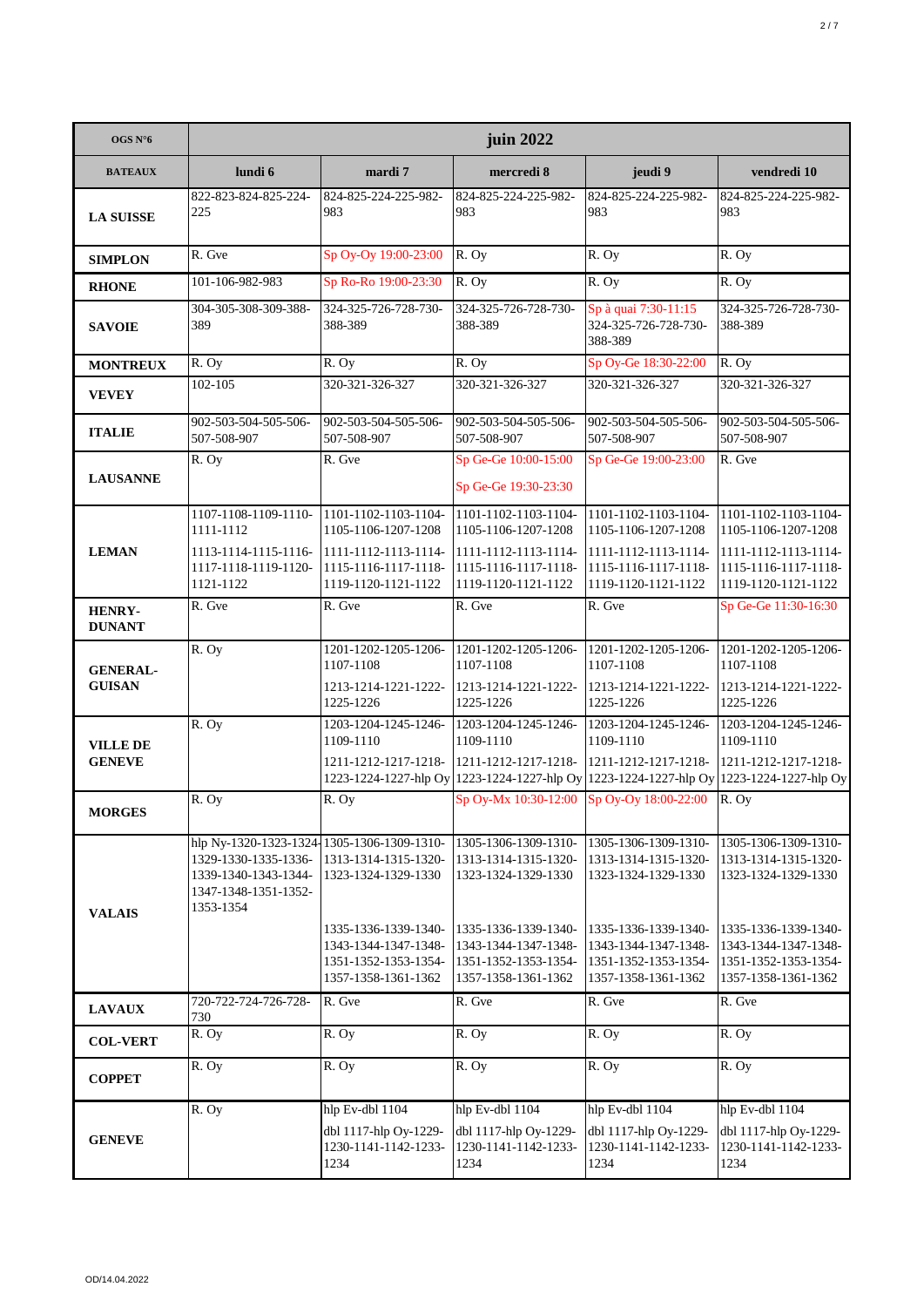| OGS N°6                          | juin 2022                                                                         |                                                                                                                                                       |                                                                                             |                                                                                             |                                                                                                                                |  |
|----------------------------------|-----------------------------------------------------------------------------------|-------------------------------------------------------------------------------------------------------------------------------------------------------|---------------------------------------------------------------------------------------------|---------------------------------------------------------------------------------------------|--------------------------------------------------------------------------------------------------------------------------------|--|
| <b>BATEAUX</b>                   | samedi 11                                                                         | dimanche 12                                                                                                                                           | lundi 13                                                                                    | mardi 14                                                                                    | mercredi 15                                                                                                                    |  |
| <b>LA SUISSE</b>                 | 822-823-824-825-224-<br>225                                                       | 822-823-824-825-224-<br>225                                                                                                                           | 824-825-224-225-982-<br>983                                                                 | 824-825-224-225-982-<br>983                                                                 | 824-825-224-225-982-<br>983                                                                                                    |  |
| <b>SIMPLON</b>                   | Sp Ge-Ge 9:15-12:55                                                               | R. Gve                                                                                                                                                | R. Gve                                                                                      | Sp Ge-Ge 18:00-23:00                                                                        | R. Gve                                                                                                                         |  |
| <b>RHONE</b>                     | 101-106-982-983                                                                   | 101-106-982-983                                                                                                                                       | R. Oy                                                                                       | Sp Vv-Vv 18:30-20:30                                                                        | R. Oy                                                                                                                          |  |
| <b>SAVOIE</b>                    | 304-305-308-309-388-<br>389                                                       | 304-305-308-309-388-<br>389                                                                                                                           | 324-325-726-728-730-<br>388-389                                                             | 324-325-726-728-730-<br>388-389                                                             | 324-325-726-728-730-<br>388-389                                                                                                |  |
| <b>MONTREUX</b>                  | Sp Ge-Ge 8:45-13:00                                                               | Sp Oy-Oy 12:00-15:45                                                                                                                                  | R. Oy                                                                                       | R. Oy                                                                                       | R. Oy                                                                                                                          |  |
| <b>VEVEY</b>                     | 102-105                                                                           | 102-105                                                                                                                                               | 320-321-326-327                                                                             | 320-321-326-327                                                                             | 320-321-326-327                                                                                                                |  |
| <b>ITALIE</b>                    | 902-503-504-505-506-<br>507-508-907<br>Sp Oy-Oy 20:30-23:00                       | 902-503-504-505-506-<br>507-508-907                                                                                                                   | 902-503-504-505-506-<br>507-508-907                                                         | 902-503-504-505-506-<br>507-508-907                                                         | 902-503-504-505-506-<br>507-508-907                                                                                            |  |
| <b>LAUSANNE</b>                  | Sp Ge-Ge 8:45-13:00                                                               | $\overline{R}$ . Oy                                                                                                                                   | R. Oy                                                                                       | R. Oy                                                                                       | Sp Vv-Vv 10:45-15:15                                                                                                           |  |
| <b>LEMAN</b>                     | 1101-1102-1103-1104-<br>1105-1106-1107-1108-<br>1109-1110<br>1111-1112-1113-1114- | 1107-1108-1109-1110-<br>1111-1112<br>1113-1114-1115-1116-                                                                                             | 1101-1102-1103-1104-<br>1105-1106-1207-1208<br>1111-1112-1113-1114-                         | 1101-1102-1103-1104-<br>1105-1106-1207-1208<br>1111-1112-1113-1114-                         | 1101-1102-1103-1104-<br>1105-1106-1207-1208<br>1111-1112-1113-1114-                                                            |  |
|                                  | 1115-1116-1117-1118-<br>1119-1120-1121-1122                                       | 1117-1118-1119-1120-<br>1121-1122                                                                                                                     | 1115-1116-1117-1118-<br>1119-1120-1121-1122                                                 | 1115-1116-1117-1118-<br>1119-1120-1121-1122                                                 | 1115-1116-1117-1118-<br>1119-1120-1121-1122                                                                                    |  |
| HENRY-<br><b>DUNANT</b>          | Sp Bel-Bel 9:15-11:30                                                             | R. Gve                                                                                                                                                | R. Gve                                                                                      | R. Gve                                                                                      | R. Gve                                                                                                                         |  |
| <b>GENERAL-</b><br><b>GUISAN</b> | R. Oy                                                                             | R. Oy                                                                                                                                                 | 1201-1202-1205-1206-<br>1107-1108<br>1213-1214-1221-1222-<br>1225-1226                      | 1201-1202-1205-1206-<br>1107-1108<br>1213-1214-1221-1222-<br>1225-1226                      | 1201-1202-1205-1206-<br>1107-1108<br>1213-1214-1221-1222-<br>1225-1226                                                         |  |
| <b>VILLE DE</b><br><b>GENEVE</b> | R. Oy                                                                             | R. Oy                                                                                                                                                 | 1203-1204-1245-1246-<br>1109-1110<br>1211-1212-1217-1218-                                   | 1203-1204-1245-1246-<br>1109-1110<br>1211-1212-1217-1218-                                   | 1203-1204-1245-1246-<br>1109-1110<br>1211-1212-1217-1218-<br>1223-1224-1227-hlp Oy 1223-1224-1227-hlp Oy 1223-1224-1227-hlp Oy |  |
| <b>MORGES</b>                    |                                                                                   |                                                                                                                                                       | Sp Bell-Bell 5:30-14:15 Sp Oy-Oy 17:00-20:00 Sp Oy-Ev 18:30-22:30 R. Oy                     |                                                                                             | R. Oy                                                                                                                          |  |
| <b>VALAIS</b>                    | 1329-1330-1335-1336-<br>1339-1340-1343-1344-<br>1347-1348-1351-1352-<br>1353-1354 | hlp Ny-1320-1323-1324-hlp Ny-1320-1323-1324-1305-1306-1309-1310-<br>1329-1330-1335-1336-<br>1339-1340-1343-1344-<br>1347-1348-1351-1352-<br>1353-1354 | 1313-1314-1315-1320-<br>1323-1324-1329-1330                                                 | 1305-1306-1309-1310-<br>1313-1314-1315-1320-<br>1323-1324-1329-1330                         | 1305-1306-1309-1310-<br>1313-1314-1315-1320-<br>1323-1324-1329-1330                                                            |  |
|                                  |                                                                                   |                                                                                                                                                       | 1335-1336-1339-1340-<br>1343-1344-1347-1348-<br>1351-1352-1353-1354-<br>1357-1358-1361-1362 | 1335-1336-1339-1340-<br>1343-1344-1347-1348-<br>1351-1352-1353-1354-<br>1357-1358-1361-1362 | 1335-1336-1339-1340-<br>1343-1344-1347-1348-<br>1351-1352-1353-1354-<br>1357-1358-1361-1362                                    |  |
| <b>LAVAUX</b>                    | 720-722-724-726-728-<br>730                                                       | 720-722-724-726-728-<br>730                                                                                                                           | Sp Ge-Ge 18:45-22:00                                                                        | R. Gve                                                                                      | R. Gve                                                                                                                         |  |
| <b>COL-VERT</b>                  | R. Oy                                                                             | R. Oy                                                                                                                                                 | R. Oy                                                                                       | R. Oy                                                                                       | R. Oy                                                                                                                          |  |
| <b>COPPET</b>                    | R. Oy                                                                             | R. Oy                                                                                                                                                 | R. Oy                                                                                       | R. Oy                                                                                       | R. Oy                                                                                                                          |  |
| <b>GENEVE</b>                    | 1205-1206-1207-1208-<br>1213-1214-1221-1222-<br>1225-1226-1141-1142               | R. Ov                                                                                                                                                 | hlp Ev-dbl 1104<br>dbl 1117-hlp Oy-1229-<br>1230-1141-1142-1233-<br>1234                    | hlp Ev-dbl 1104<br>dbl 1117-hlp Oy-1229-<br>1230-1141-1142-1233-<br>1234                    | hlp Ev-dbl 1104<br>dbl 1117-hlp Oy-1229-<br>1230-1141-1142-1233-<br>1234                                                       |  |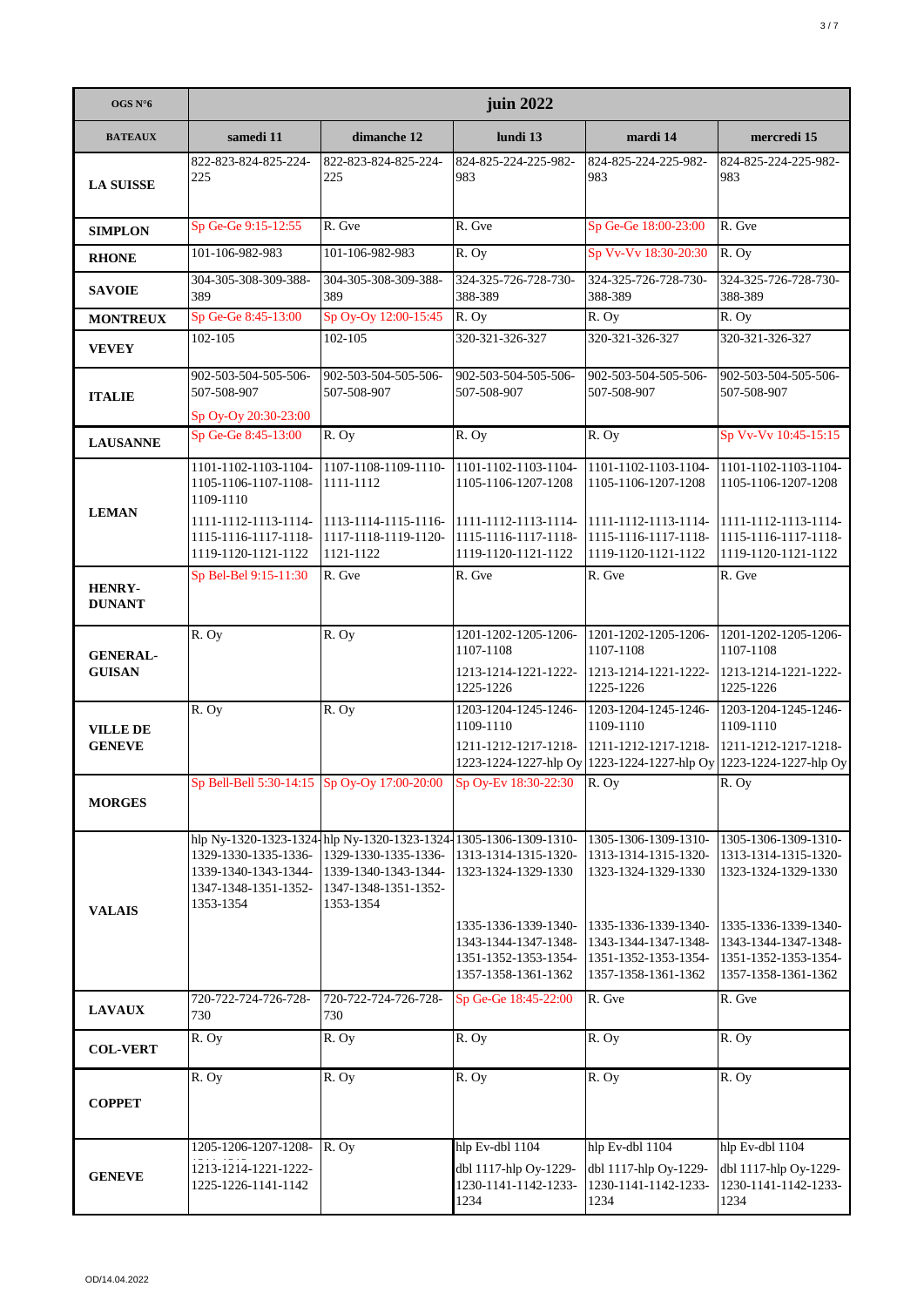| OGS N°6                          | juin 2022                                                                                   |                                                                                                          |                                                                                                                                 |                                                                                                                |                                                                                                                |
|----------------------------------|---------------------------------------------------------------------------------------------|----------------------------------------------------------------------------------------------------------|---------------------------------------------------------------------------------------------------------------------------------|----------------------------------------------------------------------------------------------------------------|----------------------------------------------------------------------------------------------------------------|
| <b>BATEAUX</b>                   | jeudi 16                                                                                    | vendredi 17                                                                                              | samedi 18                                                                                                                       | dimanche 19                                                                                                    | lundi 20                                                                                                       |
| <b>LA SUISSE</b>                 | 824-825-224-225-982-<br>983                                                                 | 824-825-224-225-982-<br>983                                                                              | 822-823-824-825-224-<br>225                                                                                                     | 200-201-202-203-206-<br>207                                                                                    | 200-201-202-203-206-<br>207                                                                                    |
|                                  |                                                                                             |                                                                                                          | Sp Oy-Oy 19:00-23:00                                                                                                            |                                                                                                                |                                                                                                                |
| <b>SIMPLON</b>                   | R. Gve                                                                                      | R. Gve                                                                                                   | R. Oy                                                                                                                           | 102-105-384-385                                                                                                | 102-105-384-385                                                                                                |
| <b>RHONE</b>                     | R. Oy                                                                                       | Sp Oy-Oy 17:45-23:45                                                                                     | 101-106-982-983                                                                                                                 | 101-106-982-983                                                                                                | 101-106-982-983                                                                                                |
| <b>SAVOIE</b>                    | 324-325-726-728-730-<br>388-389                                                             | 324-325-726-728-730-<br>388-389                                                                          | 304-305-308-309-388-<br>389                                                                                                     | 304-305-308-309-388-<br>389                                                                                    | 304-305-308-309-388-<br>389                                                                                    |
| <b>MONTREUX</b>                  | R. Oy                                                                                       | Sp Oy-Ch 15:30-17:00                                                                                     | Sp à quai Oy 16:30-<br>18:00                                                                                                    | 204-205-487-488                                                                                                | 204-205-487-488                                                                                                |
| <b>VEVEY</b>                     | 320-321-326-327                                                                             | 320-321-326-327                                                                                          | 102-105<br>Sp Ge-Ge 20:15-1:00                                                                                                  | hlp Oy<br>802-803-804-805-806-<br>807-906                                                                      | 901-802-803-804-805-<br>806-807-906                                                                            |
| <b>ITALIE</b>                    | 902-503-504-505-506-<br>507-508-907                                                         | 902-503-504-505-506-<br>507-508-907                                                                      | 902-503-504-505-506-<br>507-508-907                                                                                             | 902-503-504-505-506-<br>507-508-907                                                                            | 902-503-504-505-506-<br>507-508-907                                                                            |
| <b>LAUSANNE</b>                  | Sp Ny-Ny 18:05-22:05                                                                        | R. Oy                                                                                                    | R. Oy                                                                                                                           | R. Oy                                                                                                          | R. Oy                                                                                                          |
|                                  | 1101-1102-1103-1104-<br>1105-1106-1207-1208                                                 | 1101-1102-1103-1104-<br>1105-1106-1207-1208                                                              | 1101-1102-1103-1104-<br>1105-1106-1107-1108-<br>1109-1110                                                                       | 1105-1106-1107-1108-<br>1109-1110-1111-1112                                                                    | 1101-1102-1103-1104-<br>1105-1106-1207-1208                                                                    |
| <b>LEMAN</b>                     | 1111-1112-1113-1114-<br>1115-1116-1117-1118-<br>1119-1120-1121-1122                         | 1111-1112-1113-1114-<br>1115-1116-1117-1118-<br>1119-1120-1121-1122                                      | 1111-1112-1113-1114-<br>1115-1116-1117-1118-<br>1119-1120-1121-1122                                                             | 1113-1114-1115-1116-<br>1117-1118-1119-1120-<br>1121-1122                                                      | 1111-1112-1113-1114-<br>1115-1116-1117-1118-<br>1119-1120-1121-1122                                            |
| <b>HENRY-</b><br><b>DUNANT</b>   | R. Gve                                                                                      | R. Gve                                                                                                   | Sp Gve-Gve 19:00-1:00 R. Gve                                                                                                    |                                                                                                                | R. Gve                                                                                                         |
| <b>GENERAL-</b><br><b>GUISAN</b> | 1201-1202-1205-1206-<br>1107-1108<br>1213-1214-1221-1222-<br>1225-1226                      | 1201-1202-1205-1206-<br>1107-1108<br>1213-1214-1221-1222-<br>1225-1226                                   | $\overline{R}$ . Oy                                                                                                             | hlp Bvt-901-403-404-<br>1221-1222                                                                              | 1201-1202-1205-1206-<br>1107-1108<br>1221-1222-1225-1226                                                       |
| <b>VILLE DE</b><br><b>GENEVE</b> | 1203-1204-1245-1246-<br>1109-1110<br>1211-1212-1217-1218-                                   | 1203-1204-1245-1246-<br>1109-1110<br>1211-1212-1217-1218-<br>1223-1224-1227-hlp Oy 1223-1224-1227-hlp Oy | R. Oy                                                                                                                           | 1211-1212-1213-1214- 1211-1212-1213-1214-                                                                      | 1203-1204-1245-1246-<br>1109-1110<br>1223-1224-1227-hlp Oy 1223-1224-1227-hlp Oy                               |
| <b>MORGES</b>                    | Sp Mg-Ev 15:30-16:30                                                                        | R. Oy                                                                                                    | R. Oy                                                                                                                           | R. Oy                                                                                                          | R. Oy                                                                                                          |
|                                  | 1305-1306-1309-1310-<br>1313-1314-1315-1320-<br>1323-1324-1329-1330                         | 1305-1306-1309-1310-<br>1313-1314-1315-1320-<br>1323-1324-1329-1330                                      | hlp Ny-1320-1323-1324 1315-1322-1325-1329-<br>1329-1330-1335-1336-<br>1339-1340-1343-1344-<br>1347-1348-1351-1352-<br>1353-1354 | 1330                                                                                                           | 1305-1306-1309-1310-<br>1313-1314-1315-1322-<br>1325-1329-1330                                                 |
| <b>VALAIS</b>                    | 1335-1336-1339-1340-<br>1343-1344-1347-1348-<br>1351-1352-1353-1354-<br>1357-1358-1361-1362 | 1335-1336-1339-1340-<br>1343-1344-1347-1348-<br>1351-1352-1353-1354-<br>1357-1358-1361-1362              |                                                                                                                                 | 1337-1338-1341-1342-<br>1343-1345-1348-1351-<br>1352-1353-1354-1357-<br>1358-1361-1362-1367-<br>1368-1369-1370 | 1337-1338-1341-1342-<br>1343-1345-1348-1351-<br>1352-1353-1354-1357-<br>1358-1361-1362-1367-<br>1368-1369-1370 |
| <b>LAVAUX</b>                    | Sp Ny-Ny 17:30-20:30                                                                        | R. Gve                                                                                                   | 720-722-724-726-728-<br>730                                                                                                     | 700-702-706-708-710-<br>712                                                                                    | 700-702-706-708-710-<br>712                                                                                    |
| <b>COL VERT</b>                  | R. Oy                                                                                       | R. Oy                                                                                                    | R. Oy                                                                                                                           | 1320-1323-1324-1327-<br>1332-1335-1336-1339-<br>1340-1343-1344-1347                                            | 1320-1323-1324-1327-<br>1332-1335-1336-1339-<br>1340-1343-1344-1347                                            |
| <b>COPPET</b>                    | R. Oy                                                                                       | R. Oy                                                                                                    | R. Oy                                                                                                                           | R. Oy                                                                                                          | R. Oy                                                                                                          |
|                                  | hlp Ev-dbl 1104                                                                             | hlp Ev-dbl 1104                                                                                          | 1205-1206-1207-1208-<br>1211-1212                                                                                               | 1207-1208-1209-1210                                                                                            | hlp Ev-dbl 1104-1209-<br>1210                                                                                  |
| <b>GENEVE</b>                    | dbl 1117-hlp Oy-1229-<br>1230-1141-1142-1233-<br>1234                                       | dbl 1117-hlp Oy-1229-<br>1230-1141-1142-1233-<br>1234                                                    | 1213-1214-1221-1222-<br>1225-1226-1141-1142                                                                                     | 1217-1218-1225-1226-<br>1229-1230-1141-1142-<br>1233-1234                                                      | dbl 1117-hlp 1217-1218-<br>Oy-1229-1230-1141-<br>1142-1233-1234-1143-                                          |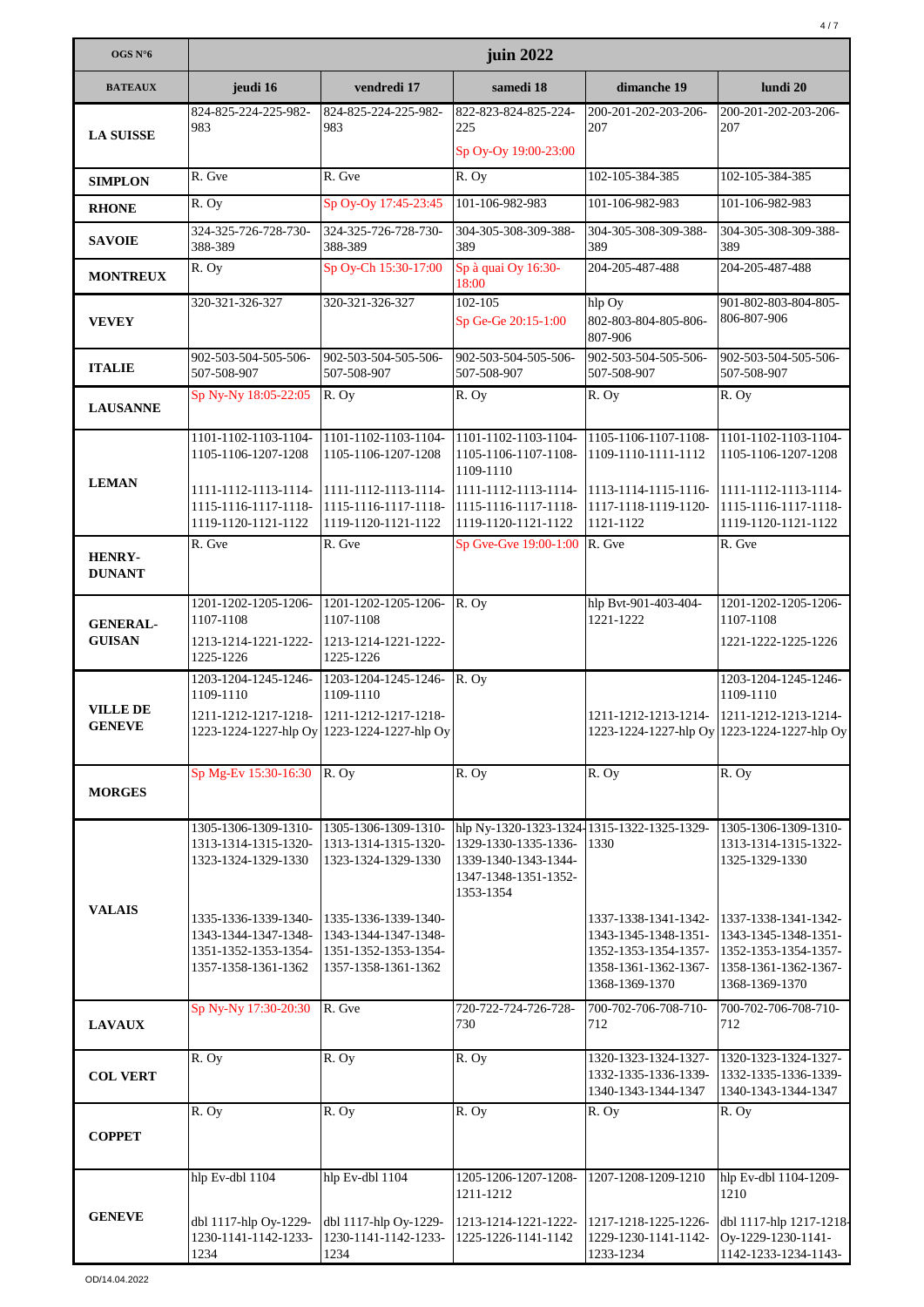| OGS N°6                          | juin 2022                                                                                                      |                                                                                                                                                                        |                                                                                                                |                                                                                                                |                                                                                                      |  |
|----------------------------------|----------------------------------------------------------------------------------------------------------------|------------------------------------------------------------------------------------------------------------------------------------------------------------------------|----------------------------------------------------------------------------------------------------------------|----------------------------------------------------------------------------------------------------------------|------------------------------------------------------------------------------------------------------|--|
| <b>BATEAUX</b>                   | mardi 21                                                                                                       | mercredi 22                                                                                                                                                            | jeudi 23                                                                                                       | vendredi 24                                                                                                    | samedi 25                                                                                            |  |
| <b>LA SUISSE</b>                 | 200-201-202-203-206-<br>207                                                                                    | 200-201-202-203-206-<br>207                                                                                                                                            | 200-201-202-203-206-<br>207                                                                                    | 200-201-202-203-206-<br>207                                                                                    | 200-201-202-203-206-<br>207                                                                          |  |
| <b>SIMPLON</b>                   | 102-105-384-385                                                                                                | 102-105-384-385                                                                                                                                                        | 102-105-384-385                                                                                                | 102-105-384-385                                                                                                | 102-105-384-385                                                                                      |  |
| <b>RHONE</b>                     | 101-106-982-983                                                                                                | 101-106-982-983                                                                                                                                                        | 101-106-982-983                                                                                                | 101-106-982-983                                                                                                | 101-106-982-983                                                                                      |  |
| <b>SAVOIE</b>                    | 304-305-308-309-388-<br>389                                                                                    | 304-305-308-309-388-<br>389                                                                                                                                            | 304-305-308-309-388-<br>389                                                                                    | 304-305-308-309-388-<br>389                                                                                    | 304-305-308-309-388-<br>389                                                                          |  |
| <b>MONTREUX</b>                  | 204-205-487-488                                                                                                | 204-205-487-488                                                                                                                                                        | 204-205-487-488                                                                                                | 204-205-487-488                                                                                                | 204-205-487-488                                                                                      |  |
| <b>VEVEY</b>                     | 901-802-803-804-805-<br>806-807-906                                                                            | 901-802-803-804-805-<br>806-807-906                                                                                                                                    | 901-802-803-804-805-<br>806-807-906                                                                            | 901-802-803-804-805-<br>806-807-906                                                                            | 901-802-803-804-805-<br>806-807-906                                                                  |  |
| <b>ITALIE</b>                    | 902-503-504-505-506-<br>507-508-907                                                                            | 902-503-504-505-506-<br>507-508-907                                                                                                                                    | 902-503-504-505-506-<br>507-508-907                                                                            | 902-503-504-505-506-<br>507-508-907                                                                            | 902-503-504-505-506-<br>507-508-907                                                                  |  |
| <b>LAUSANNE</b>                  | R. Oy                                                                                                          | Sp Oy-Oy 10:30-16:35                                                                                                                                                   | R. Oy                                                                                                          | R. Oy                                                                                                          | Sp Oy-Oy 18:00-00:00                                                                                 |  |
| <b>LEMAN</b>                     | 1101-1102-1103-1104-<br>1105-1106-1207-1208                                                                    | 1101-1102-1103-1104-<br>1105-1106-1207-1208                                                                                                                            | 1101-1102-1103-1104-<br>1105-1106-1207-1208                                                                    | 1101-1102-1103-1104-<br>1105-1106-1207-1208                                                                    | 1101-1102-1103-1104-<br>1105-1106-1107-1108-<br>1109-1110                                            |  |
|                                  | 1111-1112-1113-1114- 1111-1112-1113-1114-<br>1115-1116-1117-1118-<br>1119-1120-1121-1122                       | 1115-1116-1117-1118-<br>1119-1120-1121-1122                                                                                                                            | 1111-1112-1113-1114-<br>1115-1116-1117-1118-<br>1119-1120-1121-1122                                            | 1111-1112-1113-1114-<br>1115-1116-1117-1118-<br>1119-1120-1121-1122                                            | 1111-1112-1113-1114-<br>1115-1116-1117-1118-<br>1119-1120-1121-1122                                  |  |
| <b>HENRY-</b><br><b>DUNANT</b>   | Sp Ge-Ge 11:30-17:00                                                                                           | R. Gve                                                                                                                                                                 | R. Gve                                                                                                         | R. Gve                                                                                                         | R. Gve                                                                                               |  |
| <b>GENERAL-</b><br><b>GUISAN</b> | 1201-1202-1205-1206-<br>1107-1108<br>1221-1222-1225-1226                                                       | 1201-1202-1205-1206-<br>1107-1108<br>1221-1222-1225-1226                                                                                                               | 1201-1202-1205-1206-<br>1107-1108<br>1221-1222-1225-1226                                                       | 1201-1202-1205-1206-<br>1107-1108<br>1221-1222-1225-1226                                                       | 403-404-1221-12222                                                                                   |  |
| <b>VILLE DE</b>                  | 1203-1204-1245-1246-<br>1109-1110                                                                              | 1203-1204-1245-1246-<br>1109-1110                                                                                                                                      | 1203-1204-1245-1246-<br>1109-1110                                                                              | 1203-1204-1245-1246-<br>1109-1110                                                                              | 1211-1212-1213-1214-<br>1223-1224-1227-hlp Oy                                                        |  |
| <b>GENEVE</b>                    | 1211-1212-1213-1214- 1211-1212-1213-1214-                                                                      | 1223-1224-1227-hlp Oy 1223-1224-1227-hlp Oy 1223-1224-1227-hlp Oy 1223-1224-1227-hlp Oy                                                                                | 1211-1212-1213-1214-                                                                                           | 1211-1212-1213-1214-                                                                                           |                                                                                                      |  |
| <b>MORGES</b>                    | R. Oy                                                                                                          | R. Oy                                                                                                                                                                  | Sp Oy-Oy 13:30-16:30                                                                                           | Sp Vv-Vv 11:00-14:30                                                                                           | R. Oy                                                                                                |  |
|                                  | 1305-1306-1309-1310-<br>1313-1314-1315-1322-<br>1325-1329-1330                                                 | 1305-1306-1309-1310-<br>1313-1314-1315-1322-<br>1325-1329-1330                                                                                                         | 1305-1306-1309-1310-<br>1313-1314-1315-1322-<br>1325-1329-1330                                                 | 1305-1306-1309-1310-<br>1313-1314-1315-1322-<br>1325-1329-1330                                                 | 1309-1310-1313-1314-<br>1315-1322-1325-1326-<br>1329-1330-1337-1338                                  |  |
| <b>VALAIS</b>                    | 1337-1338-1341-1342-<br>1343-1345-1348-1351-<br>1352-1353-1354-1357-<br>1358-1361-1362-1367-<br>1368-1369-1370 | 1337-1338-1341-1342-<br>1343-1345-1348-1351-<br>1352-1353-1354-1357-<br>1358-1361-1362-1367-<br>1368-1369-1370                                                         | 1337-1338-1341-1342-<br>1343-1345-1348-1351-<br>1352-1353-1354-1357-<br>1358-1361-1362-1367-<br>1368-1369-1370 | 1337-1338-1341-1342-<br>1343-1345-1348-1351-<br>1352-1353-1354-1357-<br>1358-1361-1362-1367-<br>1368-1369-1370 | 1341-1342-1343-1345-<br>1348-1351-1352-1353-<br>1354-1357-1358-1361-<br>1362-1367-1368-1369-<br>1370 |  |
| <b>LAVAUX</b>                    | 700-702-706-708-710-<br>712                                                                                    | 700-702-706-708-710-<br>712                                                                                                                                            | 700-702-706-708-710-<br>712                                                                                    | 700-702-706-708-710-<br>712                                                                                    | 700-702-706-708-710-<br>712                                                                          |  |
| <b>COL VERT</b>                  | 1320-1323-1324-1327-<br>1332-1335-1336-1339-<br>1340-1343-1344-1347                                            | 1320-1323-1324-1327-<br>1332-1335-1336-1339-<br>1340-1343-1344-1347                                                                                                    | 1320-1323-1324-1327-<br>1332-1335-1336-1339-<br>1340-1343-1344-1347                                            | 1320-1323-1324-1327-<br>1332-1335-1336-1339-<br>1340-1343-1344-1347                                            | 1320-1323-1324-1327-<br>1332-1335-1336-1339-<br>1340-1343-1344-1347                                  |  |
| <b>COPPET</b>                    | R. Oy                                                                                                          | R. Oy                                                                                                                                                                  | R. Oy                                                                                                          | R. Oy                                                                                                          | R. Oy                                                                                                |  |
|                                  | hlp Ev-dbl 1104-1209-<br>1210                                                                                  | hlp Ev-dbl 1104-1209-<br>1210                                                                                                                                          | hlp Ev-dbl 1104-1209-<br>1210                                                                                  | hlp Ev-dbl 1104-1209-<br>1210                                                                                  | 1203-1204-hlp Th-1206-<br>1207-1208-1209-1210                                                        |  |
| <b>GENEVE</b>                    | Oy-1229-1230-1141-<br>1142-1233-1234-1143-<br>1144                                                             | dbl 1117-hlp 1217-1218-dbl 1117-hlp 1217-1218-dbl 1117-hlp 1217-1218-dbl 1117-hlp 1217-1218-1217-1218-1225-1226-<br>Oy-1229-1230-1141-<br>1142-1233-1234-1143-<br>1144 | Oy-1229-1230-1141-<br>1142-1233-1234-1143-<br>1144                                                             | Oy-1229-1230-1141-<br>1142-1233-1234-1143-<br>1144                                                             | 1229-1230-1141-1142-<br>1233-1234-1143-1144                                                          |  |
|                                  |                                                                                                                |                                                                                                                                                                        |                                                                                                                |                                                                                                                |                                                                                                      |  |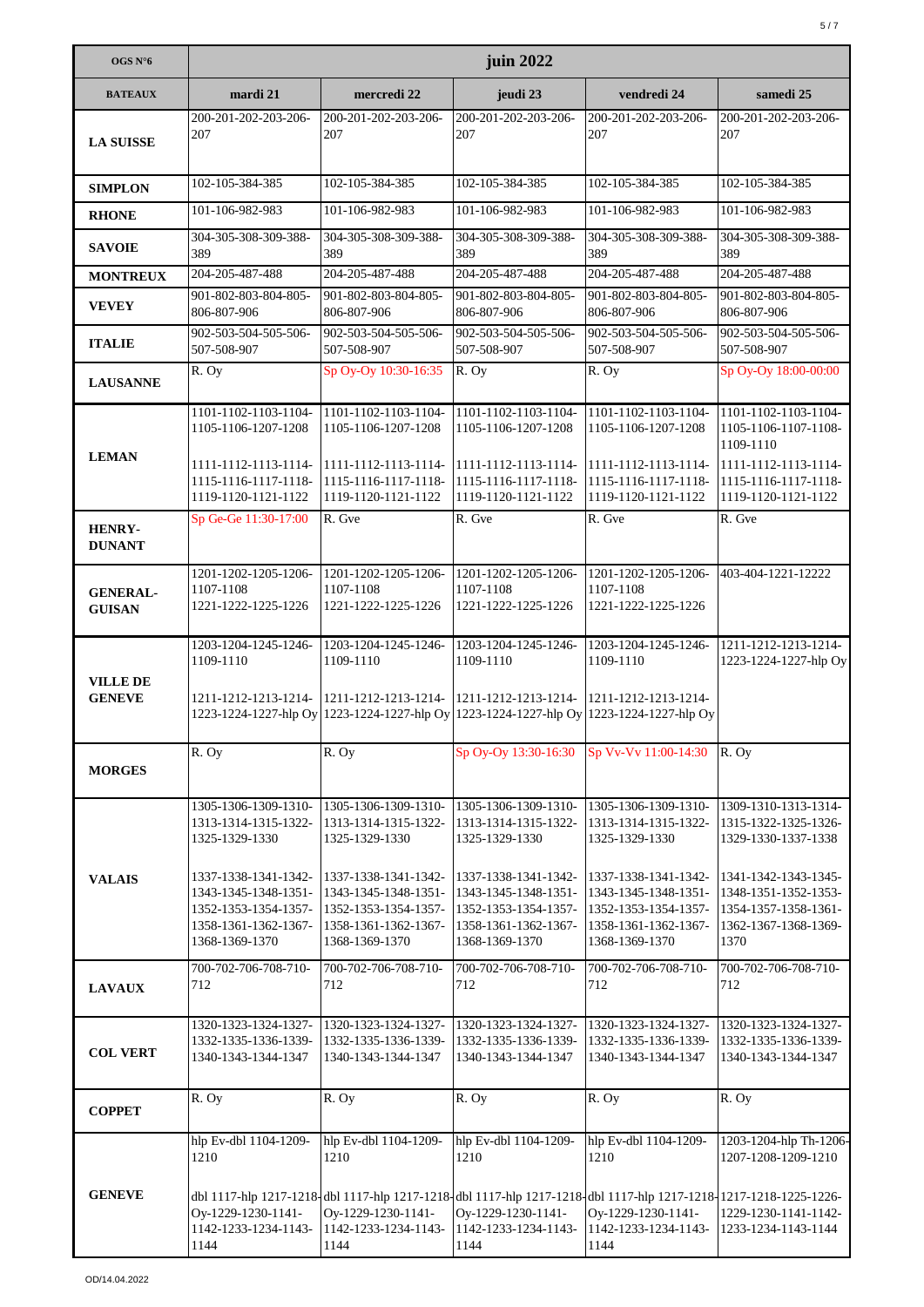| OGS N°6                          | juin 2022                                                                                                                                      |                                                                                                                                                                                  |                                                                                                                                                                                  |                                                                                                                                                                                  |                                                                                                                                                                                     |  |
|----------------------------------|------------------------------------------------------------------------------------------------------------------------------------------------|----------------------------------------------------------------------------------------------------------------------------------------------------------------------------------|----------------------------------------------------------------------------------------------------------------------------------------------------------------------------------|----------------------------------------------------------------------------------------------------------------------------------------------------------------------------------|-------------------------------------------------------------------------------------------------------------------------------------------------------------------------------------|--|
| <b>BATEAUX</b>                   | dimanche 26                                                                                                                                    | lundi 27                                                                                                                                                                         | mardi 28                                                                                                                                                                         | mercredi 29                                                                                                                                                                      | jeudi 30                                                                                                                                                                            |  |
| <b>LA SUISSE</b>                 | 200-201-202-203-206-<br>207                                                                                                                    | 200-201-202-203-206-<br>207                                                                                                                                                      | 200-201-202-203-206-<br>207                                                                                                                                                      | 200-201-202-203-206-<br>207                                                                                                                                                      | 200-201-202-203-206-<br>207                                                                                                                                                         |  |
| <b>SIMPLON</b>                   | 102-105-384-385                                                                                                                                | 102-105-384-385                                                                                                                                                                  | 102-105-384-385                                                                                                                                                                  | 102-105-384-385                                                                                                                                                                  | 102-105-384-385                                                                                                                                                                     |  |
| <b>RHONE</b>                     | 101-106-982-983                                                                                                                                | 101-106-982-983                                                                                                                                                                  | 101-106-982-983                                                                                                                                                                  | 101-106-982-983                                                                                                                                                                  | 101-106-982-983                                                                                                                                                                     |  |
| <b>SAVOIE</b>                    | 304-305-308-309-388-<br>389                                                                                                                    | 304-305-308-309-388-<br>389                                                                                                                                                      | 304-305-308-309-388-<br>389                                                                                                                                                      | 304-305-308-309-388-<br>389                                                                                                                                                      | 304-305-308-309-388-<br>389                                                                                                                                                         |  |
| <b>MONTREUX</b>                  | 204-205-487-488                                                                                                                                | 204-205-487-488                                                                                                                                                                  | 204-205-487-488                                                                                                                                                                  | 204-205-487-488                                                                                                                                                                  | 204-205-487-488                                                                                                                                                                     |  |
| <b>VEVEY</b>                     | 901-802-803-804-805-<br>806-807-906                                                                                                            | 901-802-803-804-805-<br>806-807-906                                                                                                                                              | 901-802-803-804-805-<br>806-807-906                                                                                                                                              | 901-802-803-804-805-<br>806-807-906                                                                                                                                              | 901-802-803-804-805-<br>806-807-906                                                                                                                                                 |  |
| <b>ITALIE</b>                    | 902-503-504-505-506-<br>507-508-907                                                                                                            | 902-503-504-505-506-<br>507-508-907                                                                                                                                              | 902-503-504-505-506-<br>507-508-907                                                                                                                                              | 902-503-504-505-506-<br>507-508-907                                                                                                                                              | 902-503-504-505-506-<br>507-508-907                                                                                                                                                 |  |
| <b>LAUSANNE</b>                  | R. Oy                                                                                                                                          | R. Oy                                                                                                                                                                            | R. Oy                                                                                                                                                                            | R. Oy                                                                                                                                                                            | Sp Oy-Oy 14:30-17:30                                                                                                                                                                |  |
| <b>LEMAN</b>                     | 1105-1106-1107-1108-<br>1109-1110-1111-1112                                                                                                    | 1101-1102-1103-1104-<br>1105-1106-1207-1208                                                                                                                                      | 1101-1102-1103-1104-<br>1105-1106-1207-1208                                                                                                                                      | 1101-1102-1103-1104-<br>1105-1106-1207-1208                                                                                                                                      | 1101-1102-1103-1104-<br>1105-1106-1207-1208                                                                                                                                         |  |
|                                  | 1113-1114-1115-1116-<br>1117-1118-1119-1120-<br>1121-1122                                                                                      | 1111-1112-1113-1114-<br>1115-1116-1117-1118-<br>1119-1120-1121-1122                                                                                                              | 1111-1112-1113-1114-<br>1115-1116-1117-1118-<br>1119-1120-1121-1122                                                                                                              | 1111-1112-1113-1114-<br>1115-1116-1117-1118-<br>1119-1120-1121-1122                                                                                                              | 1111-1112-1113-1114-<br>1115-1116-1117-1118-<br>1119-1120-1121-1122                                                                                                                 |  |
| <b>HENRY-</b><br><b>DUNANT</b>   | Sp Yv-Yv 18:00-23:00                                                                                                                           | R. Gve                                                                                                                                                                           | R. Gve                                                                                                                                                                           | R. Gve                                                                                                                                                                           | R. Gve                                                                                                                                                                              |  |
| <b>GENERAL-</b><br><b>GUISAN</b> | 403-404-1221-1222                                                                                                                              | 1201-1202-1205-1206-<br>1107-1108<br>1221-1222-1225-1226                                                                                                                         | 1201-1202-1205-1206-<br>1107-1108<br>1221-1222-1225-1226                                                                                                                         | 1201-1202-1205-1206-<br>1107-1108<br>1221-1222-1225-1226                                                                                                                         | 1201-1202-1205-1206-<br>1107-1108<br>1221-1222-1225-1226                                                                                                                            |  |
| <b>VILLE DE</b><br><b>GENEVE</b> | 1211-1212-1213-1214-                                                                                                                           | 1203-1204-1245-1246-<br>1109-1110<br>1211-1212-1213-1214-<br>1223-1224-1227-hlp Oy 1223-1224-1227-hlp Oy                                                                         | 1203-1204-1245-1246-<br>1109-1110<br>1211-1212-1213-1214-                                                                                                                        | 1203-1204-1245-1246-<br>1109-1110<br>1211-1212-1213-1214-                                                                                                                        | 1203-1204-1245-1246-<br>1109-1110<br>1211-1212-1213-1214-<br>1223-1224-1227-hlp Oy 1223-1224-1227-hlp Oy 1223-1224-1227-hlp Oy                                                      |  |
| <b>MORGES</b>                    | $\overline{R}$ . Oy                                                                                                                            | R. Oy                                                                                                                                                                            | $\overline{R}$ . Oy                                                                                                                                                              | $\overline{R}$ . Oy                                                                                                                                                              | R. Oy                                                                                                                                                                               |  |
| <b>VALAIS</b>                    | 1315-1322-1325-1329-<br>1330<br>1337-1338-1341-1342-<br>1343-1345-1348-1351-<br>1352-1353-1354-1357-<br>1358-1361-1362-1367-<br>1368-1369-1370 | 1305-1306-1309-1310-<br>1313-1314-1315-1322-<br>1325-1329-1330<br>1337-1338-1341-1342-<br>1343-1345-1348-1351-<br>1352-1353-1354-1357-<br>1358-1361-1362-1367-<br>1368-1369-1370 | 1305-1306-1309-1310-<br>1313-1314-1315-1322-<br>1325-1329-1330<br>1337-1338-1341-1342-<br>1343-1345-1348-1351-<br>1352-1353-1354-1357-<br>1358-1361-1362-1367-<br>1368-1369-1370 | 1305-1306-1309-1310-<br>1313-1314-1315-1322-<br>1325-1329-1330<br>1337-1338-1341-1342-<br>1343-1345-1348-1351-<br>1352-1353-1354-1357-<br>1358-1361-1362-1367-<br>1368-1369-1370 | 1305-1306-1309-1310-<br>1313-1314-1315-1322-<br>1325-1329-1330<br>1337-1338-1341-1342-<br>1343-1345-1348-1351-<br>1352-1353-1354-1357-<br>1358-1361-1362-1367-<br>1368-1369-1370    |  |
| <b>LAVAUX</b>                    | 700-702-706-708-710-<br>712                                                                                                                    | 700-702-706-708-710-<br>712                                                                                                                                                      | 700-702-706-708-710-<br>712                                                                                                                                                      | 700-702-706-708-710-<br>712                                                                                                                                                      | 700-702-706-708-710-<br>712                                                                                                                                                         |  |
| <b>COL VERT</b>                  | 1320-1323-1324-1327-<br>1332-1335-1336-1339-<br>1340-1343-1344-1347                                                                            | 1320-1323-1324-1327-<br>1332-1335-1336-1339-<br>1340-1343-1344-1347                                                                                                              | 1320-1323-1324-1327-<br>1332-1335-1336-1339-<br>1340-1343-1344-1347                                                                                                              | 1320-1323-1324-1327-<br>1332-1335-1336-1339-<br>1340-1343-1344-1347                                                                                                              | 1320-1323-1324-1327-<br>1332-1335-1336-1339-<br>1340-1343-1344-1347                                                                                                                 |  |
| <b>COPPET</b>                    | R. Oy                                                                                                                                          | R. Oy                                                                                                                                                                            | R. Oy                                                                                                                                                                            | R. Oy                                                                                                                                                                            | R. Oy                                                                                                                                                                               |  |
| <b>GENEVE</b>                    | 1207-1208-1209-1210<br>1217-1218-1225-1226-<br>1229-1230-1141-1142-<br>1233-1234                                                               | hlp Ev-dbl 1104-1209-<br>1210<br>Oy-1229-1230-1141-<br>1142-1233-1234-1143-<br>1144                                                                                              | hlp Ev-dbl 1104-1209-<br>1210<br>Oy-1229-1230-1141-<br>1142-1233-1234-1143-<br>1144                                                                                              | hlp Ev-dbl 1104-1209-<br>1210<br>Oy-1229-1230-1141-<br>1142-1233-1234-1143-<br>1144                                                                                              | hlp Ev-dbl 1104-1209-<br>1210<br>dbl 1117-hlp 1217-1218-dbl 1117-hlp 1217-1218-dbl 1117-hlp 1217-1218-dbl 1117-hlp 1217-1218-<br>Oy-1229-1230-1141-<br>1142-1233-1234-1143-<br>1144 |  |